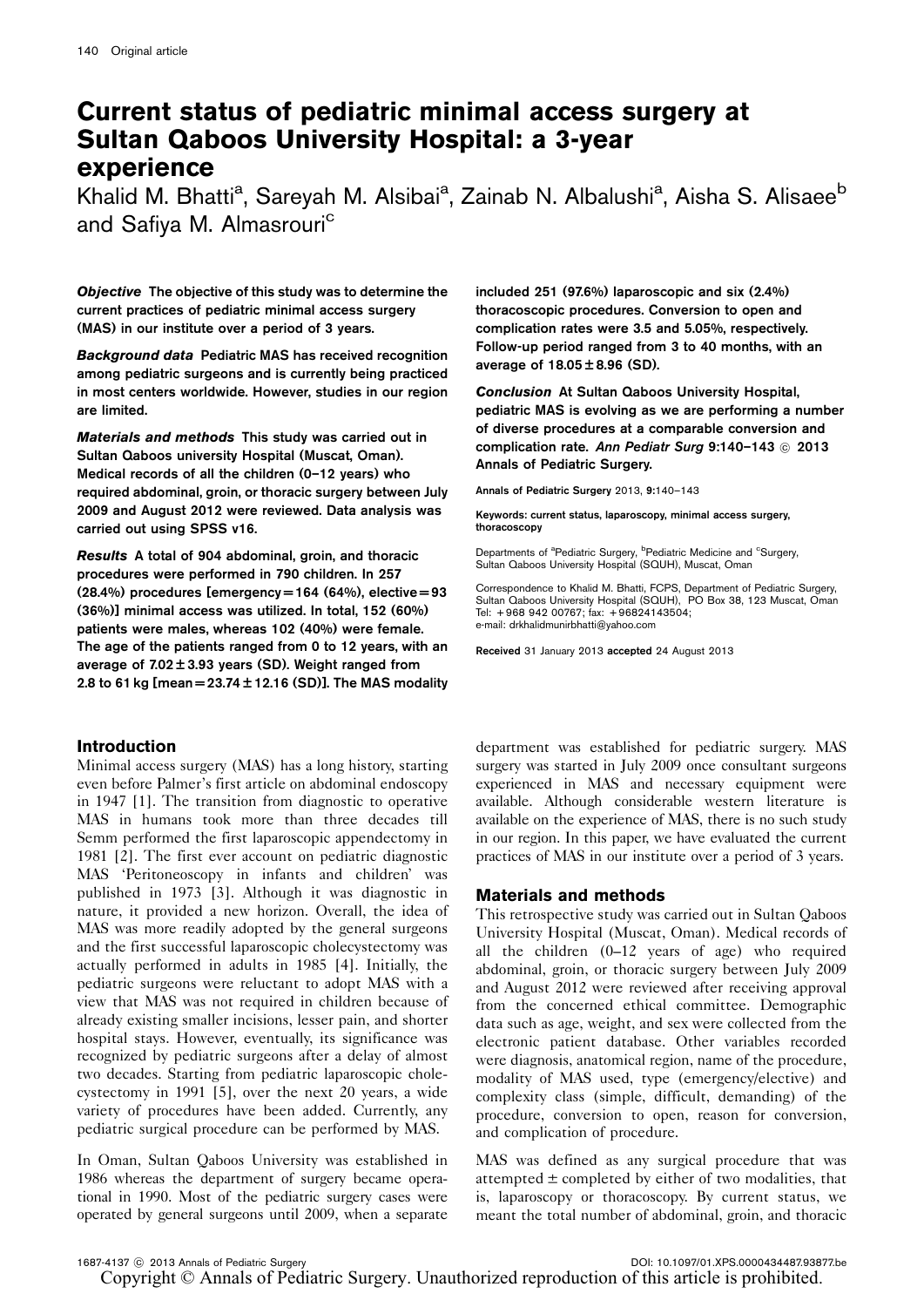surgeries, number, breadth, and complexity class of cases done by MAS, trends over a period of 3 years, and conversion and complication rates. Procedure was labeled as emergency when it was performed within 12 h after diagnosis. Complexity classification was first described by Costi et al. [\[6](#page-3-0)]. He developed this scoring system by asking the operating surgeons in his series to attribute a score of mean complexity to each of the procedures in a standard situation. On the basis of the median of the scores collected, he classified the MAS procedures into three classes of complexity. For the pediatric population, this classification was modified by Metzelder et al. [\[7](#page-3-0)]. Complexity class in our series was based on classification described by these two authors [\[6,7\]](#page-3-0). In laparoscopic procedures, the open technique was used for the creation of pneumoperitoneum. A blend of disposable and reusable instruments was used. Pressure and flow rates were adjusted according to the age of the individual child (8–10 mmHg/at 5–7 l/min in older children, 5–7 mmHg, and 2–3 l/min in infants). The number of additional ports varied depending on the laparoscopic procedure. Three ports were used for isolated splenectomy, whereas five ports were used for combined cholecystectomy/ splenectomy. In case of a combined procedure, cholecystectomy was performed before splenectomy. Inguinal herniotomy was performed only in females using inversion and endoloops ligation technique as described by Zallen and Glick [\[8](#page-3-0)] Most of the emergency surgeries were performed by specialists or senior specialist surgeons. However, most of the elective procedures were either performed or directly supervised by a consultant.

Proforma was used for the collection of data. Data analysis was performed using the Statistical Package for the Social Sciences (SPSS), Version 16 (IBM, Chicago, Illinois, USA). Descriptive statistics were used for numerical variables whereas frequencies were determined for qualitative variables.

## **Results**

A total of 904 abdominal, groin, and thoracic procedures were performed in 790 children (males: 596, females: 194). These included 451 (50%) abdominal, 430 (48%) groin, and 23 (2%) thoracic procedures. The age of the patients ranged from 0 to 12 years, with an average of  $3.61 \pm 3.96$  years (SD). Weight ranged from 0.8 to 77 kg  $[mean = 14.52 \pm 10.87$  (SD)].

In 257 procedures [emergency =  $164$  (64%), elective = 93 (36%)], minimal access was utilized. Of 240 patients, 100 (42%) patients were males whereas 140 (58%) patients were females. The age of the patients ranged from 0 to 12 years, with an average of  $7.02 \pm 3.93$  years (SD). The youngest child was a 7-day-old girl with Morgagni hernia in whom laparoscopic repair was attempted but was converted into open because of desaturation. Weight ranged from 2.8 to 61 kg  $[mean =$  $23.74 \pm 12.16$  (SD)].

The MAS modality included 251 (97.6%) laparoscopic and six (2.4%) thoracoscopic procedures. Depending on the complexity level, 188 (73%) cases were easy, 53 (21%) were difficult, and 16 (6%) were demanding. The most

#### Table 1 Laparoscopic procedures

| Name of procedure                           |                |     |   | MAS Open Conversion Complication |
|---------------------------------------------|----------------|-----|---|----------------------------------|
| Appendectomy                                | 142            | 4   |   | 5                                |
| Orchiopexy (nonpalpable UDT)                | 23             | 7   |   |                                  |
| Splenectomy                                 | 18             | 8   |   |                                  |
| Inguinal herniotomy (female)                | 17             | 24  |   |                                  |
| Cholecystectomy                             | 16             | 2   |   |                                  |
| Combined cholecystectomy and<br>splenectomy | 5              |     |   | $\mathbf{2}$                     |
| Morgagni hernia repair                      | 5              |     |   |                                  |
| Nissen fundoplication ± gastrostomy         | 5              |     |   |                                  |
| Oophorectomy                                | 3              |     |   |                                  |
| Liver biopsy                                | 3              | 2   |   |                                  |
| Nephrectomy/heminephrectomy                 | 3              | 3   |   |                                  |
| Diagnostic                                  | 2              |     | 2 |                                  |
| Intestinal resection (RA/SF)                | $\overline{2}$ | 15  |   | 2                                |
| Drainage of abscess                         |                | 1   |   |                                  |
| Reduction of intussusception                |                |     |   |                                  |
| Repair of urinary bladder injury            |                |     |   |                                  |
| Colonic pull through (ARM)                  |                | 13  |   |                                  |
| Adhesiolysis                                |                | 15  |   |                                  |
| Excision of bladder diverticulum            |                |     |   |                                  |
| Detorsion of ovary                          |                |     |   |                                  |
| Miscellaneous                               |                | 535 |   |                                  |
| Total                                       | 251            | 592 | 8 | 11                               |

MAS, minimal access surgery; RA/SF, resection anastomosis/stoma formation; UDT, undescended testis.

Table 2 Thoracoscopic procedures

| Name of procedure            | MAS | Open | Conversion | Complication |
|------------------------------|-----|------|------------|--------------|
| Decortication                |     |      |            |              |
| Excision of mediastinal mass | າ   |      |            |              |
| Miscellaneous                |     |      |            |              |
| Total                        | 6   |      |            |              |

MAS, minimal access surgery.

common emergency procedure was laparoscopic appendectomy (142). The other common elective cases included orchiopexy for nonpalpable undescended testis (one stage, Stephen Fowler I/II), Splenectomy and cholecystectomy (isolated/combined), and female inguinal herniotomy (unilateral/bilateral). The rest of the laparoscopic procedures are shown in Table 1 and thoracoscopic procedures are shown in Table 2. In terms of trends, the number of MAS procedures increased from 26 in the first year to 105 in the second year and 126 in the third year. Similarly, the number of difficult and demanding cases increased over this period [\(Fig. 1](#page-2-0)). Moreover, the variety of cases increased from eight in the first year to 22 in the third year [\(Table 3\)](#page-2-0).

The conversion rate was 3.5% (Table 1). The most common reason to convert was difficulty in proceeding. The complication rate was 5.0% (Table 1). Two patients had intraoperative complications (CBD injury,  $n = 1$ ; urinary bladder injury,  $n = 1$ ) and one female patient operated for bilateral inguinal herniotomy had recurrence of the inguinal hernia on one side. Minor postoperative complications  $(n = 10)$  included fever  $(n = 4)$ , chest infection  $(n = 3)$ , wound infection  $(n = 2)$ , and postoperative diarrhea  $(n = 1)$ .

## **Discussion**

Development of pediatric surgery as a specialty in itself took almost a century. Progress in pediatric MAS was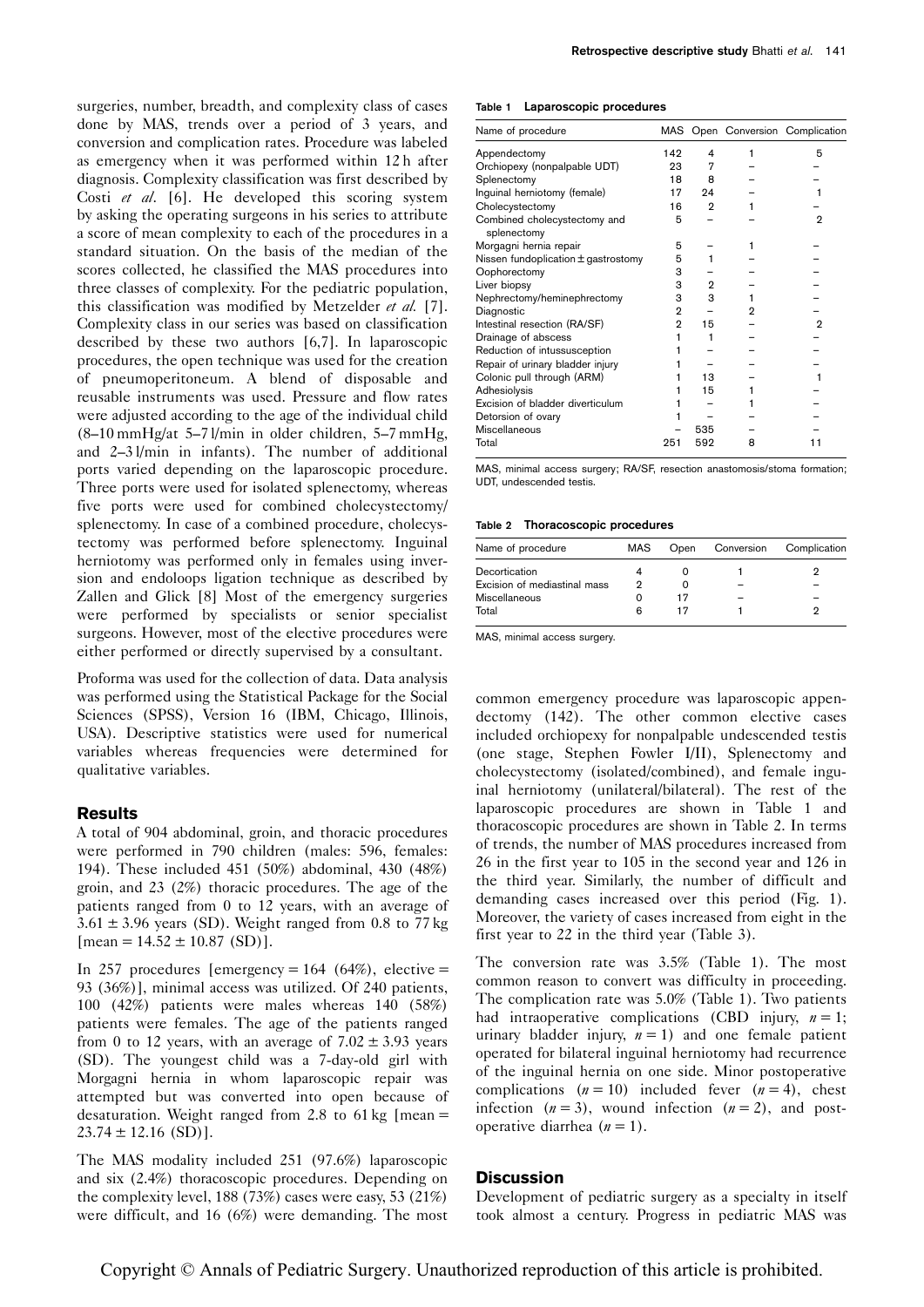<span id="page-2-0"></span>

Table 3 Yearly analysis of minimal access surgery procedures

| $2009 - 10$                              | $2010 - 11$                    | $2011 - 12$                                |
|------------------------------------------|--------------------------------|--------------------------------------------|
| Appendectomy                             | Adhesiolysis                   | Drainage of intra-abdominal<br>abscess     |
| Cholecystectomy                          | Decortication                  | Excision of bladder<br>diverticulum        |
| Combined cholecystectomy/<br>splenectomy | Detorsion of ovary             | Excision of mediastinal mass               |
| Intestinal resection (RA/SF)             | Inquinal<br>herniotomy         | Morgagni hernia repair                     |
| Liver biopsy                             | Nissen<br>fundoplication       | Oophorectomy                               |
| Orchiopexy                               | Repair of urinary<br>bladder   | Reduction of intestinal<br>intussusception |
| Splenectomy                              | Pull through for<br><b>ARM</b> | Total/heminephrectomy                      |
| Stephen Fowler stage I                   |                                |                                            |

RA/SF, resection anastomosis/stoma formation.

further delayed because of reasons such as unavailability of good-quality and smaller sized instruments, relatively higher cost of procedures, and lack of evidence that it was beneficial in children. Only in the early 1990s were the advantages of MAS realized by pediatric surgeons. However, once this reality was acknowledged, it evolved considerably. Pediatric laparoscopic cholecystectomy was started in 1991 [\[5\]](#page-3-0), followed by appendectomy in 1992 [\[9](#page-3-0)] and splenectomy in 1993 [\[10\]](#page-3-0). Currently, almost all the pediatric surgical procedures are amenable to MAS. Nissen fundoplication, pyloromyotomy, cholecystectomy, splenectomy, nephrectomy, adrenalectomy, resection anastomosis/stoma formation of small or large gut, herniotomy, orchiopexy, surgery on female adnexa, and large gut biopsies for Hirschsprung disease are few of the examples of the procedures that can be performed by laparoscopy. Thoracoscopic applications include drainage of empyema, diagnosis, and resection of mediastinal or lung mass and repair of tracheoesophageal fistula and congenital diaphragmatic hernia.

In our setup, pediatric MAS is also evolving at a good pace. Only 3% of the appendectomies were performed by an open technique in the last 3 years. Emergency procedures outnumbered the elective procedures because appendectomy was the most common procedure and most of those were performed by laparoscopy.

We started with eight types of surgical procedures in the first year and added seven more subsequently each year. Most of the cases added in the subsequent years were difficult and demanding in nature such as Nissen fundoplication, Morgagni hernia repair, total and heminephrectomy and thoracoscopic decortication, and excision of mediastinal masses. Among the groin procedures, we performed laparoscopy only for nonpalpable undescended testis (UDT) in males and inguinal herniotomy in females. To start with, female inguinal herniotomy was performed by an open technique but in the last year all the female inguinal hernia cases were performed by laparoscopy using the sac inversion endoloop application technique [\[8\]](#page-3-0). Similarly, none of the orchiopexy procedures for nonpalpable UDT was performed by an open technique in the last year. Laparoscopic splenectomy and cholecystectomy, alone or combined, were among the common procedures because of sickle cell disease, which is common in our community. Seventy-four percent of the splenectomies and 90% of the cholecystectomies were performed by MAS. Morgagni hernia repair and female adnexal procedures were performed exclusively by the MAS technique. For thoracoscopic procedures, all the decortications and excision of the diagnostic masses were performed by this technique. Experience of neonatal MAS surgery was limited because of the lack of instruments, experienced anesthetists, and perioperative care. The only procedure that was attempted in a neonate was repair of Morgagni hernia in a 7-day-old girl, who required conversion because the baby started to desaturate.

The safety of the MAS procedures in our setup is evident by the 3.5% conversion and 5.05% complication rates, which are comparable to those reported in the literature [\[11,12\]](#page-3-0). The conversion was required because of difficulty in proceeding in most of the cases. These cases included appendectomy  $(n = 1)$ , cholecystectomy  $(n = 1)$ , Morgagni hernia repair  $(n = 1)$ , nephrectomy  $(n = 1)$ , adhesionolysis  $[(n = 1)$ , the only attempted case], excision of bladder diverticulum  $(n = 1)$ , diagnostic  $(n = 2)$ , and decortication  $(n = 1)$ . No conversion was required for orchiopexy (nonpalpable UDT), splenectomy, inguinal herniotomy (female), combined cholecystectomy and splenectomy, and Nissen fundoplication  $\pm$  gastrostomy. Higher conversion rate of adhesionolysis has been reported by Szomstein et al. [\[13](#page-3-0)]. In our series, there were two intraoperative (CBD injury and urinary bladder injury) and 11 postoperative complications. Recurrence of the inguinal hernia on one side developed in a female child who underwent bilateral inguinal herniotomy. The rest of the postoperative complications were minor and not related to the procedure itself.

Although a wide variety of pediatric surgical procedures can be performed by MAS, evidence that MAS for every procedure is superior to its open counterpart is still lacking. On the basis of this, MAS procedures can be classified broadly into two categories, that is, MAS procedures that are clearly superior and those that lack evidence. Li et al. [\[14](#page-3-0)] published a meta-analysis of randomizedcontrolled trials on laparoscopic versus conventional appendectomy that concluded that laparoscopic appendectomy

Copyright © Annals of Pediatric Surgery. Unauthorized reproduction of this article is prohibited.